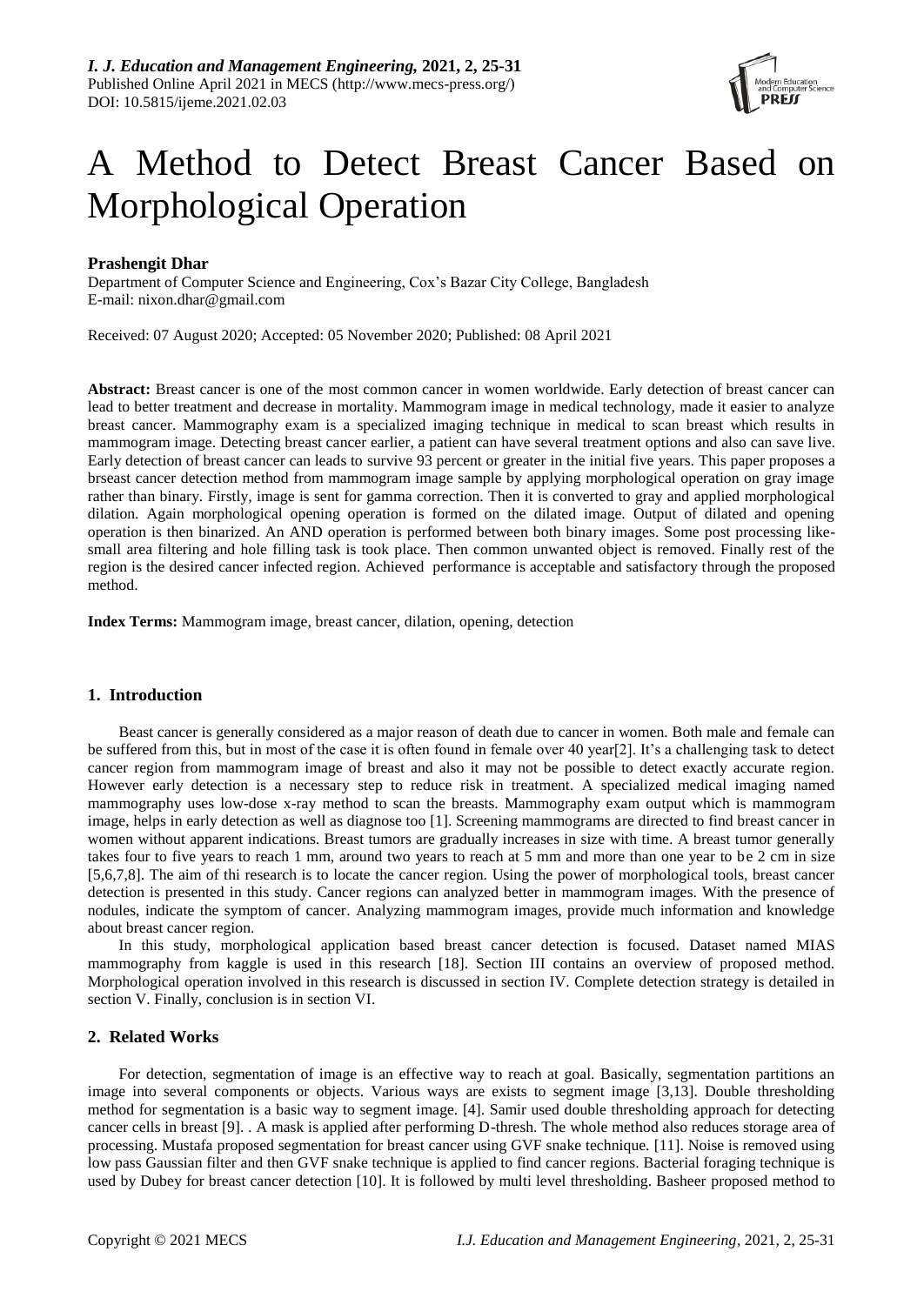segment mass using texture analysis [16]. Also adaptive median filter was employed. The adaptive median filtering helps in contouring image. After that using texture properties of the resultant ROI, required contour is selected.

ML algorithm based detection method is also used by researchers [10] . Abdul proposed SVM algorithm based breast cancer detection method from mammogram images [12]. With the help of texture analysis an SVM, Eddaoudi proposed a method to detect masses. [14]. Sampaio presented a method to detect masses from mammogram image [15]. It removes noise and object beyond boundary. So as internal breast structure is then highlighted. Neural network is used to segment mass. Then shapes are analyzed. Then candidate regions are classified with support vector machine. Wavelet transform and k-means clustering based segmentation is proposed by Dalmiya [17]. Discrete wavelet transform is employed to get max details from MRI images. Sharpness is achieve by adding the output image with original input image. K-means clustering is executed on sharpened image for locating tumor region. Finally, thresholding took place on clustered image to extract tumor region. In this paper, a breast cancer detection method is proposed. Proposed method is mainly based on morphological operations.

#### **3. System Overview**

This paper presents a system of morphological based breast cancer detection. This section provides a n overview of proposed system. Fig.1 shows the steps involved in proposed breast cancer detection. Input image is enhanced. For this purpose gamma correction of input is processed and results in an enhanced and suitable form. Dilation task is performed on gamma corrected gray image. Dilation expands contained shape of image. Then morphological opening is performed. Opening is erosion of image and dilation of that eroded image. Binary form of dilated image and opening output is created. Both the binary image is considered for AND operation. Distinctive small areas are filtered .To more fine the image, holes are filled. To get the cancer cell region, common unwanted object located at top is cleared. Rest of the images is considered as cancer cell region as well as breast cancer region. Brief description of these steps is described in section V with example.



Fig.1. Flow of proposed detection system

## **4. Morphlogical Opeartion Overview**

Most common and primary operation of morphological tasks are dilation and erosion. This study considers dilation and opening operation as morphological application. Opening operation is combination of both erosion and dilation. Morphological tasks covers core step in this research.

## *A. Dilation*

Dilation is a basic morphological operators used in image processing. It is normally functional to binary images, but also works on gray image. The main outcome of the dilation operator while using on binary image is to progressively broaden the boundaries of foreground pixel's (white pixels). region. Therefore, areas of white (foreground) pixels propagate in size while holes lies in those area become smaller. In dilation, the operator takes two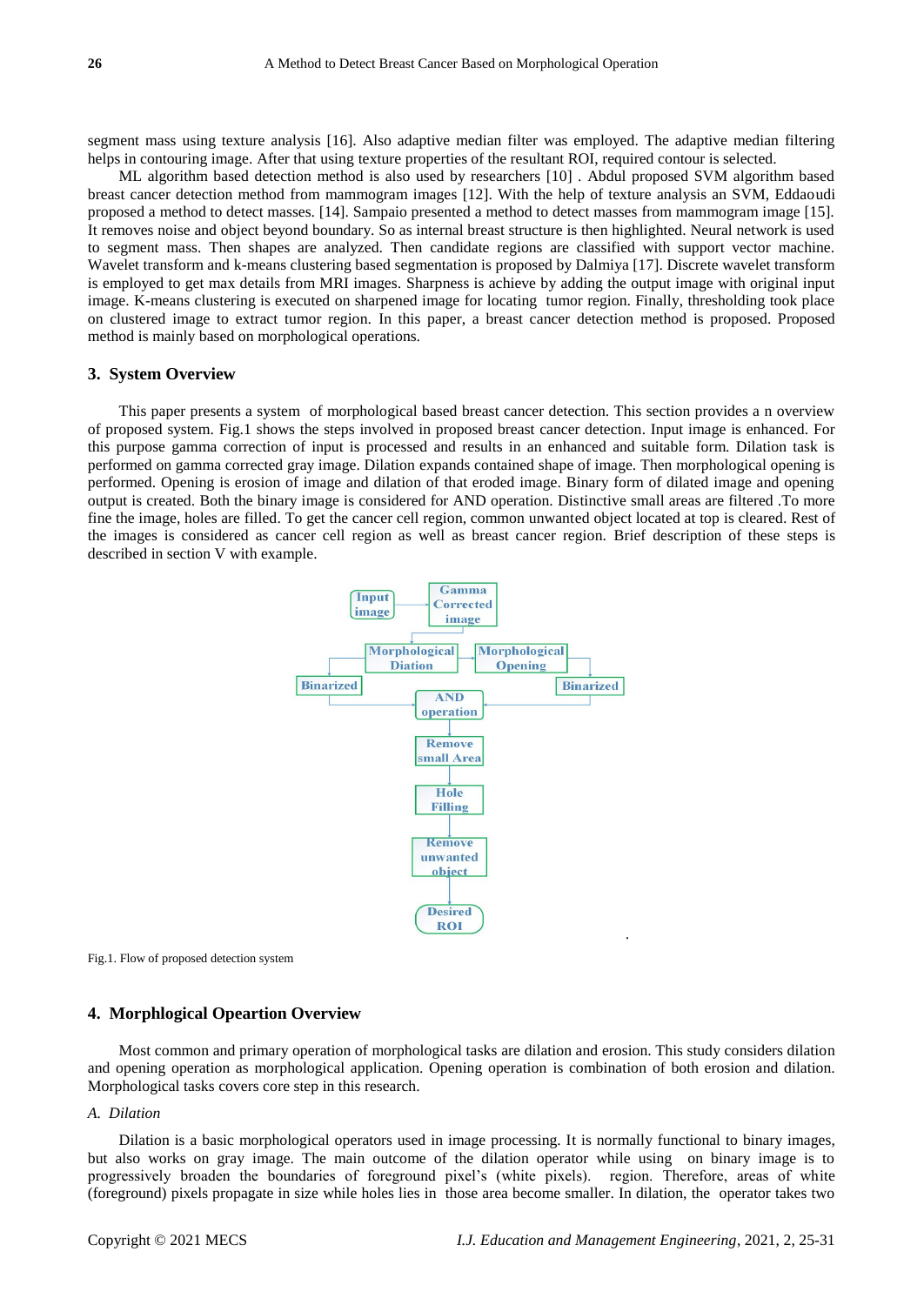portions of data in place of inputs. The first one is the image which is needed to be dilated. The another is structuring element (typically small) which is a set of coordinate points. It also known as kernel. The second one i.e structuring element defines the particular effect of the dilation on the image. Fig.2 is a structuring element of 3x3 size.

|  |  | Set of coordinate points =                                                                 |
|--|--|--------------------------------------------------------------------------------------------|
|  |  | $\{-(-1,-1), (0,-1), (1,-1),\}$<br>$(-1, 0), (0, 0), (1, 0),$<br>$(-1, 1), (0, 1), (1, 1)$ |
|  |  |                                                                                            |

Fig.2. Structuring element of size 3x3



Fig.3. Dilation effect of using 3x3 structural element

The structuring element of fig.2 is applied on fig.3 (left) for dilation. The result is in fig.3 (right). The dilation operator works like fig.4 on binary image.



Fig.4. Before (left) and after(right) dilation

The idea behind grayscale dilation is similar to binary with the exception of the way in which the kernel related with the input image is derived. In that case, these kernels are 3-D rather than 2-D.

Grayscale dilation with a structuring element normally brights the image. Bright regions bounded by dark regions enlarge in size, besides dark regions bounded by bright regions compress in size. Minor dark spots in images vanish as those are filled in by surrounded intensity. Small bright spots becomes larger. Fig.5 shows a vertical cross-section of a gray-level image and the effect of dilation using a disk shaped structuring element.



Fig.5. A cross-section (vertical) through a gray level image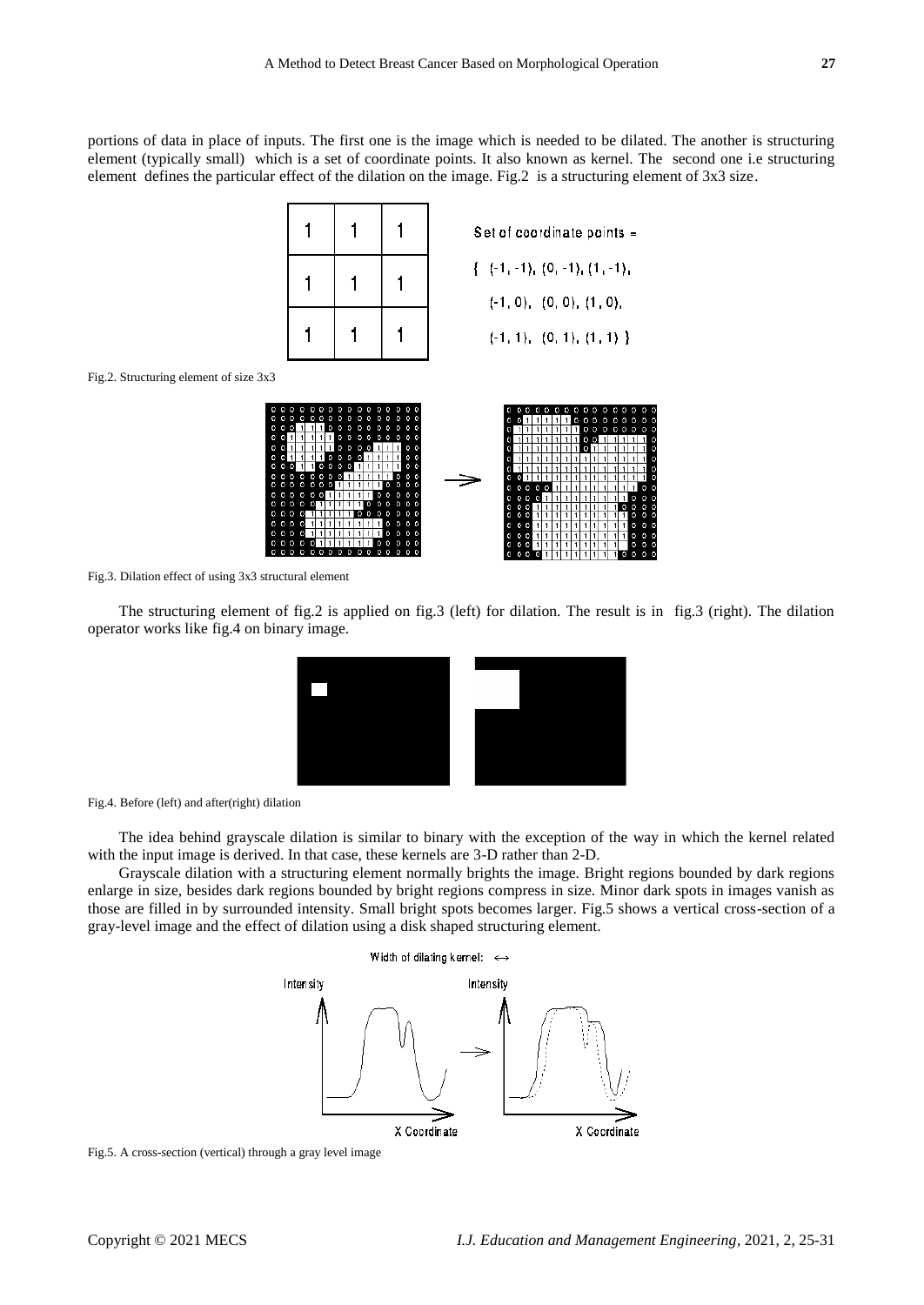### *B. Erosion*

As like dilation, erosion operator requires two input data. One is the image and another is a (typically small) kernel or a structuring element. It is this structuring element makes the effect of the erosion on the image. Fig.2 depicts how erosion works using same structuring element of fig2.



Fig.6. Effect of erosion

#### *C. Opening*

In simple form, opening refers to erosion which is followed by way of dilation keeping the same kernel or structuring element.. Like dilation, opening operator also demands two inputs. One is the image (to apply opening operation) and another is the kernel or structuring.

Similarly, gray level opening involves gray level erosion followed by gray level dilation. Effect of opening operation is shown in fig.7 as an example. Fig.8 shows effect of opening on a binary image.



Fig.7. Opening operation

Fig.8. before (left) and after (right) opening

## **5. Detection**

Detection of breast cancer is usually means to identify cancer cell regions. In this system mammogram images are considered to detect breast cancer. Mammogram images are suitable to detect breast cancer through image processing technique. Cancer infected regions are dense white pixels in mammogram image. The proposed system initially enhanced the input image by gamma correction. Fig.9(a) is the input image and fig.9(b) is the gamma correction. This gamma correction step is very useful for further processing. It makes the input image more flexible to detect cancer. Then the image is converted to gray. A very popular and common morphological technique named dilation is applied on the gray image. Dilated output is displayed in fig.9(c).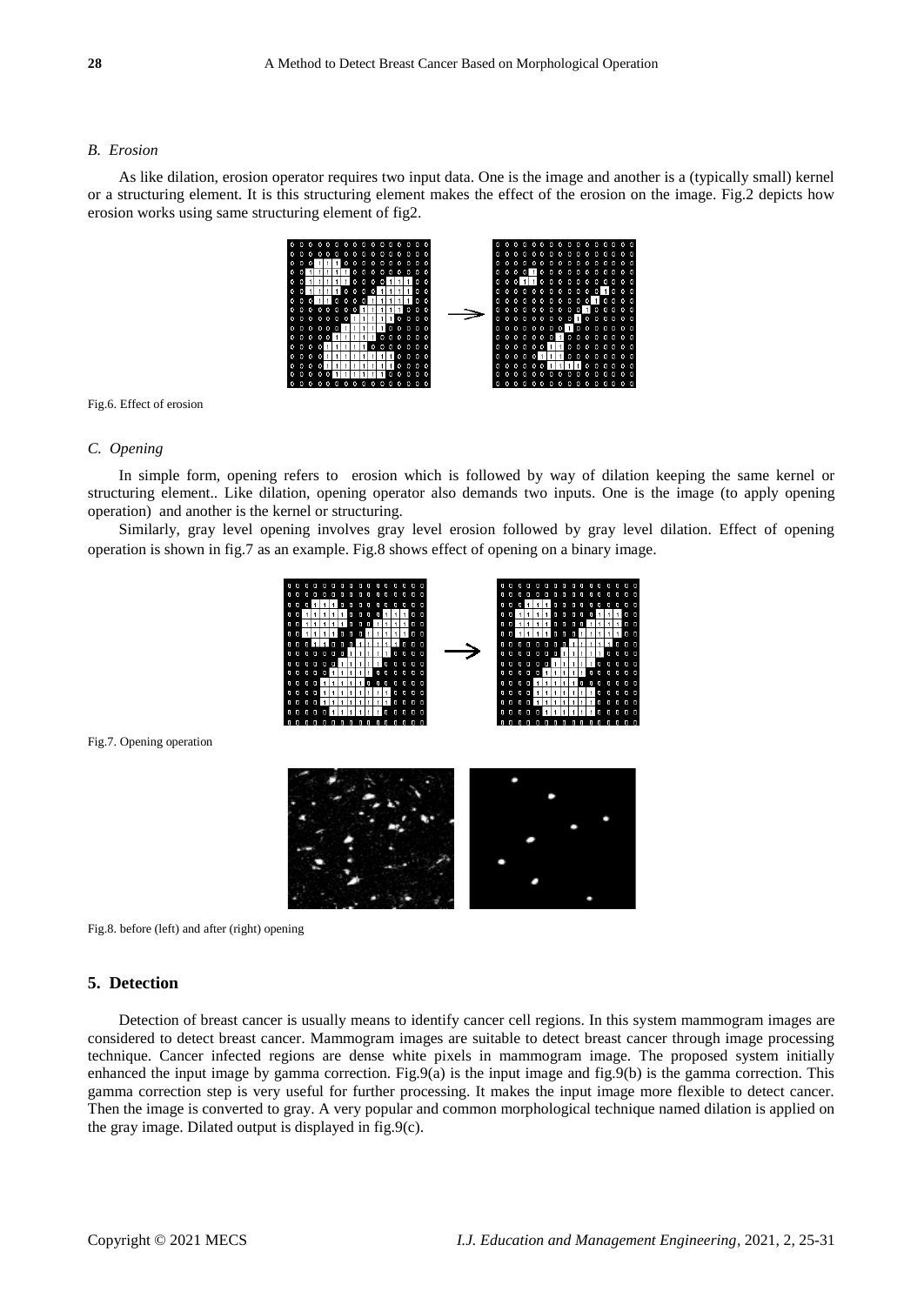

Fig.9. Results of breast cancer detection steps a) input image b)gamma corrected image c) dilated image d) output of opening on dilated image e) binarization of dilated image f) binarization of opening image g) AND output h) small area filtered image i)hole filled image j)removed unwanted and desired roi k)marked detected region



Fig.10. Results of breast cancer detection steps a) input image b)gamma corrected image c) dilated image d) output of opening on dilated image e) binarization of dilated image f) binarization of opening image g) AND output h) small area filtered image i)hole filled image j)removed unwanted and desired roi k)marked detected region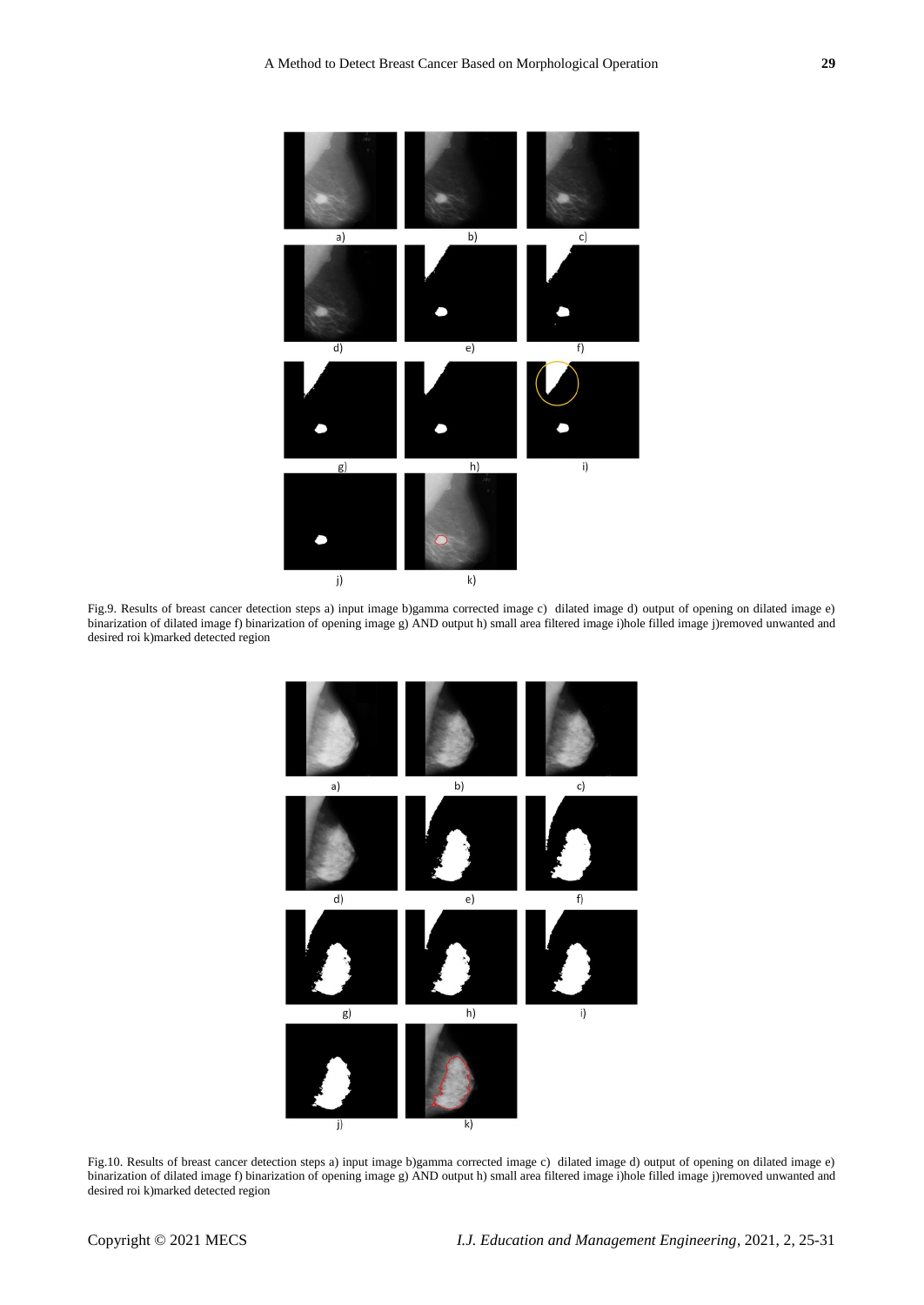Dilation is the way of expanding white pixels and reducing black pixels. It increases foreground area while decreasing background. After that opening operation is formed again on the dilated image. Principle behind opening technique is erosion task followed by dilation. Fig.9(d) shows result of opening operation. Later output of dilated image and opening image is transformed into binary image. Result shown in fig.9(e) and fig.9(f) respectively. An AND operation is applied between the two binary image. Thus it keeps the common pixels and removes other. Output of AND operation contains cell region and some noises. AND output displayed in  $fig.9(g)$ . Small area based filtering is then employed on AND output. Then holes are filled. Fig.9(h) fig.9(i) are the area filtered and hole filling output. An unwanted object is usually exists at the top. Object at top position of image is considered as unwanted object. . First object returned by bounding box is usually unwanted object considered in this study. The object is circled in fig.9(i). Finally, that object is removed using bounding box parameter. Result is in fig.9(j) and it is the detected breast cancer region. A visualization of detected region is marked on input image. It is shown in fig.9(k). Few examples are also shown in fig.10 and fig.11.



Fig.11. Results of breast cancer detection steps a) input image b)gamma corrected image c) dilated image d) output of opening on dilated image e) binarization of dilated image f) binarization of opening image g) AND output h) small area filtered image i)hole filled image j)removed unwanted and desired roi k)marked detected region

#### **6. Conclusion and Future Work**

Every year a significant number of women are dies for the reason of breast cancer. Mammogram image depicts well output of breast scanning. Early detection of this cancer is hardly needed to reduce death and also risk of treatment. This detection method can be helpful in medical field. A computerized system can check for cancer regions within short period of time. This paper elucidates a method for breast cancer detection from mammogram images. Multiple morphological operation is processed in this study which results satisfactory. Gamma correction of the image proves better for additional processing. It also has a good effect in detecting cancer. However various issues are yet to solve for more better performance like contrast enhancement, segmentation and also standard dataset is also a issue. Combination of different methods will be analyzed in future as hybrid technique to get more efficiency and much reliability in detection of breast cancer.